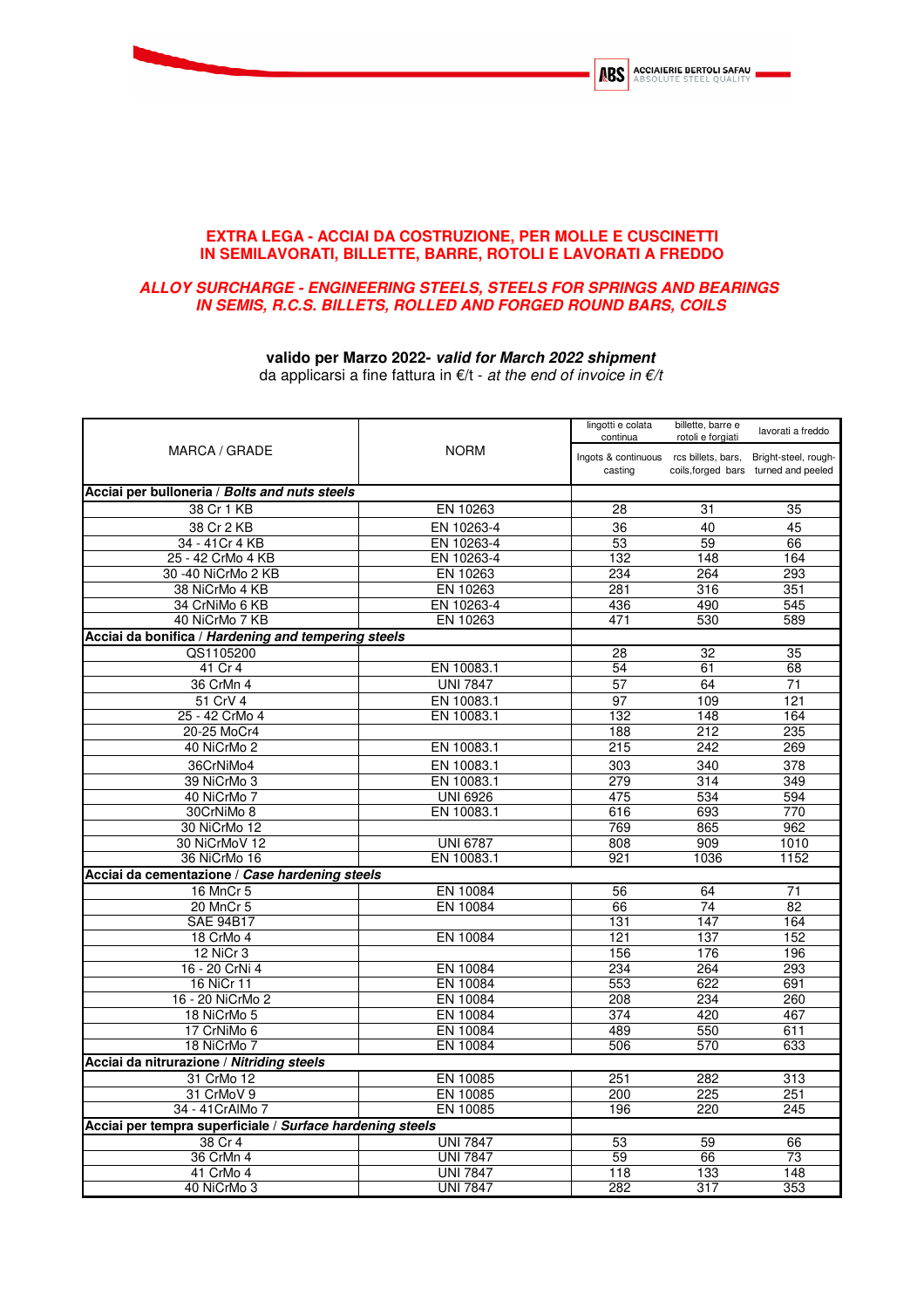| <b>NORM</b><br>MARCA / GRADE<br>Ingots & continuous rcs billets, bars,<br>Bright-steel, rough-<br>coils, forged bars turned and peeled<br>casting<br>Acciai alte temperature / Creep resisting steels<br>16 Mo 5<br>EN 10216<br>228<br>203<br>253<br>14 CrMo 3<br>EN 10216<br>231<br>260<br>289<br>18 CrMoSi 4<br>EN 10222<br>293<br>261<br>326<br>EN 10222.2<br>11 CrMo 9 10<br>433<br>487<br>541<br>EN 10216.2<br>16 CrMo 20 5<br>365<br>410<br>456<br>Acciai basse temperature / Steels for low temperatures<br>753<br>18 Ni 14<br>EN 10216-4<br>669<br>837<br>X 12 Ni 09<br>EN10222-4<br>1928<br>1714<br>2143<br>Acciai per cuscinetti / Bearing steels<br>$100$ Cr 6<br>EN 683.17<br>64<br>72<br>79<br>177<br>100 CrMo 7<br>EN 683.17<br>158<br>197<br>EN 683.17<br>100 CrMn 4<br>49<br>55<br>61<br>48 - 60 Si 7<br>EN 10089<br>82<br>73<br>91<br>60 SiCr 8<br>EN 10089<br>103<br>91<br>114<br>EN 10089<br>52 SiCrNi 5<br>226<br>251<br>201<br>EN 10089<br>45 SiCrMo 6<br>150<br>168<br>187<br>EN 10089<br>49<br>55 Cr 3<br>44<br>55<br>50 CrV 4<br>EN 10089<br>94<br>106<br>118<br>159<br>179<br>199<br>51 CrMoV 4<br>EN 10089<br>19 - 46 MnV 6<br>EN 10267<br>73<br>58<br>66<br>19 - 46 MnVS 6<br>EN 10267<br>62<br>70<br>77<br>38MnSiVS6<br>77<br>68<br>85<br>D25M6<br>74<br>82<br>66<br>48MnV3<br>44<br>49<br>55<br>1.0038<br><b>S235JR</b><br>9<br>7<br>8<br>C <sub>21</sub><br>1.0432<br>15<br>17<br>18<br><b>P250GH</b><br>10<br>1.0460<br>9<br>11<br>1.0482<br>$\overline{34}$<br>$\overline{38}$<br>19Mn5<br>42<br>1.0503<br>C45<br>9<br>10<br>11<br>1.0511<br>$\overline{C40}$<br>9<br>10<br>11<br>1.0528<br>C30<br>10<br>9<br>11<br>C <sub>55</sub><br>10<br>12<br>1.0535<br>13<br>C50<br>12<br>1.0540<br>10<br>13<br>S355J0<br>$\overline{30}$<br>1.0553<br>27<br>34<br>1.0565<br><b>P355NH</b><br>18<br>22<br>20<br>$\overline{22}$<br>1.0566<br>18<br>20<br>P355NL1<br>1.0570<br>S355J2G3<br>23<br>19<br>21<br>32<br>1.0577<br>26<br>29<br>S355J2<br>18<br>16<br>$\overline{20}$<br>1.0715<br>11SMn30<br>22<br>25<br>1.0721<br>10S20<br>20<br>35S20<br>1.0726<br>17<br>19<br>21<br>1.0764<br>23<br>36SMn14<br>$\overline{21}$<br>$\overline{26}$<br>$\overline{26}$<br>$\overline{29}$<br>1.1108<br>10Mn4<br>23<br>1.1121<br>C10E<br>16<br>18<br>20<br>1.1127<br>$\overline{30}$<br>$\overline{34}$<br>$\overline{38}$<br>38Mn6<br>$\overline{18}$<br>1.1132<br>C15E2C<br>16<br>20<br>1.1140<br>C15R<br>15<br>17<br>19<br>C15E<br>15<br>17<br>19<br>1.1141<br>1.1160<br>$\overline{32}$<br>$\overline{36}$<br>40<br>22Mn6<br>1.1167<br>19<br>21<br>23<br>36Mn5<br>19<br>1.1181<br>C35E<br>17<br>21<br>$\overline{20}$<br>$\overline{22}$<br>1.1191<br>C45E/CK45<br>18<br>1.1197<br>46<br>$\overline{51}$<br>25MnV5<br>41<br>$\overline{9}$<br>10<br>$\overline{11}$<br>1.1201<br>C45R<br>C50E<br>$\overline{12}$<br>13<br>1.1206<br>10<br>CF53<br>1.1213<br>$\overline{9}$<br>10<br>8<br>10<br>12<br>1.1219<br>C56E2<br>13<br>1.1221<br>$\overline{22}$<br>$\overline{24}$<br>C60E<br>19<br>22<br>1.1231<br>C67S<br>19<br>24<br>1.1236<br>$\overline{13}$<br>14<br>16<br>C66D2<br>$\overline{12}$<br>1.1241<br>C50R<br>10<br>13<br>1.1301<br>19MnVS6<br>58<br>66<br>73<br>62<br>70<br>$\overline{77}$<br>1.1302<br>30MnVS6<br>80<br>1.1303<br>38MnVS6<br>72<br>64 |                                           |  | lingotti e colata<br>continua | billette, barre e<br>rotoli e forgiati | lavorati a freddo |
|--------------------------------------------------------------------------------------------------------------------------------------------------------------------------------------------------------------------------------------------------------------------------------------------------------------------------------------------------------------------------------------------------------------------------------------------------------------------------------------------------------------------------------------------------------------------------------------------------------------------------------------------------------------------------------------------------------------------------------------------------------------------------------------------------------------------------------------------------------------------------------------------------------------------------------------------------------------------------------------------------------------------------------------------------------------------------------------------------------------------------------------------------------------------------------------------------------------------------------------------------------------------------------------------------------------------------------------------------------------------------------------------------------------------------------------------------------------------------------------------------------------------------------------------------------------------------------------------------------------------------------------------------------------------------------------------------------------------------------------------------------------------------------------------------------------------------------------------------------------------------------------------------------------------------------------------------------------------------------------------------------------------------------------------------------------------------------------------------------------------------------------------------------------------------------------------------------------------------------------------------------------------------------------------------------------------------------------------------------------------------------------------------------------------------------------------------------------------------------------------------------------------------------------------------------------------------------------------------------------------------------------------------------------------------------------------------------------------------------------------------------------------------------------------------------------------------------------------------------------------------------------------------------------------------------------------------------------------------------------------------------------------------------------------------------------------------------------------------------------------------------------------------------------------------------------------------------------------------------------------------------------------------------------|-------------------------------------------|--|-------------------------------|----------------------------------------|-------------------|
|                                                                                                                                                                                                                                                                                                                                                                                                                                                                                                                                                                                                                                                                                                                                                                                                                                                                                                                                                                                                                                                                                                                                                                                                                                                                                                                                                                                                                                                                                                                                                                                                                                                                                                                                                                                                                                                                                                                                                                                                                                                                                                                                                                                                                                                                                                                                                                                                                                                                                                                                                                                                                                                                                                                                                                                                                                                                                                                                                                                                                                                                                                                                                                                                                                                                                      |                                           |  |                               |                                        |                   |
|                                                                                                                                                                                                                                                                                                                                                                                                                                                                                                                                                                                                                                                                                                                                                                                                                                                                                                                                                                                                                                                                                                                                                                                                                                                                                                                                                                                                                                                                                                                                                                                                                                                                                                                                                                                                                                                                                                                                                                                                                                                                                                                                                                                                                                                                                                                                                                                                                                                                                                                                                                                                                                                                                                                                                                                                                                                                                                                                                                                                                                                                                                                                                                                                                                                                                      |                                           |  |                               |                                        |                   |
|                                                                                                                                                                                                                                                                                                                                                                                                                                                                                                                                                                                                                                                                                                                                                                                                                                                                                                                                                                                                                                                                                                                                                                                                                                                                                                                                                                                                                                                                                                                                                                                                                                                                                                                                                                                                                                                                                                                                                                                                                                                                                                                                                                                                                                                                                                                                                                                                                                                                                                                                                                                                                                                                                                                                                                                                                                                                                                                                                                                                                                                                                                                                                                                                                                                                                      |                                           |  |                               |                                        |                   |
|                                                                                                                                                                                                                                                                                                                                                                                                                                                                                                                                                                                                                                                                                                                                                                                                                                                                                                                                                                                                                                                                                                                                                                                                                                                                                                                                                                                                                                                                                                                                                                                                                                                                                                                                                                                                                                                                                                                                                                                                                                                                                                                                                                                                                                                                                                                                                                                                                                                                                                                                                                                                                                                                                                                                                                                                                                                                                                                                                                                                                                                                                                                                                                                                                                                                                      |                                           |  |                               |                                        |                   |
|                                                                                                                                                                                                                                                                                                                                                                                                                                                                                                                                                                                                                                                                                                                                                                                                                                                                                                                                                                                                                                                                                                                                                                                                                                                                                                                                                                                                                                                                                                                                                                                                                                                                                                                                                                                                                                                                                                                                                                                                                                                                                                                                                                                                                                                                                                                                                                                                                                                                                                                                                                                                                                                                                                                                                                                                                                                                                                                                                                                                                                                                                                                                                                                                                                                                                      |                                           |  |                               |                                        |                   |
|                                                                                                                                                                                                                                                                                                                                                                                                                                                                                                                                                                                                                                                                                                                                                                                                                                                                                                                                                                                                                                                                                                                                                                                                                                                                                                                                                                                                                                                                                                                                                                                                                                                                                                                                                                                                                                                                                                                                                                                                                                                                                                                                                                                                                                                                                                                                                                                                                                                                                                                                                                                                                                                                                                                                                                                                                                                                                                                                                                                                                                                                                                                                                                                                                                                                                      |                                           |  |                               |                                        |                   |
|                                                                                                                                                                                                                                                                                                                                                                                                                                                                                                                                                                                                                                                                                                                                                                                                                                                                                                                                                                                                                                                                                                                                                                                                                                                                                                                                                                                                                                                                                                                                                                                                                                                                                                                                                                                                                                                                                                                                                                                                                                                                                                                                                                                                                                                                                                                                                                                                                                                                                                                                                                                                                                                                                                                                                                                                                                                                                                                                                                                                                                                                                                                                                                                                                                                                                      |                                           |  |                               |                                        |                   |
|                                                                                                                                                                                                                                                                                                                                                                                                                                                                                                                                                                                                                                                                                                                                                                                                                                                                                                                                                                                                                                                                                                                                                                                                                                                                                                                                                                                                                                                                                                                                                                                                                                                                                                                                                                                                                                                                                                                                                                                                                                                                                                                                                                                                                                                                                                                                                                                                                                                                                                                                                                                                                                                                                                                                                                                                                                                                                                                                                                                                                                                                                                                                                                                                                                                                                      |                                           |  |                               |                                        |                   |
|                                                                                                                                                                                                                                                                                                                                                                                                                                                                                                                                                                                                                                                                                                                                                                                                                                                                                                                                                                                                                                                                                                                                                                                                                                                                                                                                                                                                                                                                                                                                                                                                                                                                                                                                                                                                                                                                                                                                                                                                                                                                                                                                                                                                                                                                                                                                                                                                                                                                                                                                                                                                                                                                                                                                                                                                                                                                                                                                                                                                                                                                                                                                                                                                                                                                                      |                                           |  |                               |                                        |                   |
|                                                                                                                                                                                                                                                                                                                                                                                                                                                                                                                                                                                                                                                                                                                                                                                                                                                                                                                                                                                                                                                                                                                                                                                                                                                                                                                                                                                                                                                                                                                                                                                                                                                                                                                                                                                                                                                                                                                                                                                                                                                                                                                                                                                                                                                                                                                                                                                                                                                                                                                                                                                                                                                                                                                                                                                                                                                                                                                                                                                                                                                                                                                                                                                                                                                                                      |                                           |  |                               |                                        |                   |
|                                                                                                                                                                                                                                                                                                                                                                                                                                                                                                                                                                                                                                                                                                                                                                                                                                                                                                                                                                                                                                                                                                                                                                                                                                                                                                                                                                                                                                                                                                                                                                                                                                                                                                                                                                                                                                                                                                                                                                                                                                                                                                                                                                                                                                                                                                                                                                                                                                                                                                                                                                                                                                                                                                                                                                                                                                                                                                                                                                                                                                                                                                                                                                                                                                                                                      |                                           |  |                               |                                        |                   |
|                                                                                                                                                                                                                                                                                                                                                                                                                                                                                                                                                                                                                                                                                                                                                                                                                                                                                                                                                                                                                                                                                                                                                                                                                                                                                                                                                                                                                                                                                                                                                                                                                                                                                                                                                                                                                                                                                                                                                                                                                                                                                                                                                                                                                                                                                                                                                                                                                                                                                                                                                                                                                                                                                                                                                                                                                                                                                                                                                                                                                                                                                                                                                                                                                                                                                      |                                           |  |                               |                                        |                   |
|                                                                                                                                                                                                                                                                                                                                                                                                                                                                                                                                                                                                                                                                                                                                                                                                                                                                                                                                                                                                                                                                                                                                                                                                                                                                                                                                                                                                                                                                                                                                                                                                                                                                                                                                                                                                                                                                                                                                                                                                                                                                                                                                                                                                                                                                                                                                                                                                                                                                                                                                                                                                                                                                                                                                                                                                                                                                                                                                                                                                                                                                                                                                                                                                                                                                                      |                                           |  |                               |                                        |                   |
|                                                                                                                                                                                                                                                                                                                                                                                                                                                                                                                                                                                                                                                                                                                                                                                                                                                                                                                                                                                                                                                                                                                                                                                                                                                                                                                                                                                                                                                                                                                                                                                                                                                                                                                                                                                                                                                                                                                                                                                                                                                                                                                                                                                                                                                                                                                                                                                                                                                                                                                                                                                                                                                                                                                                                                                                                                                                                                                                                                                                                                                                                                                                                                                                                                                                                      | Acciai per molle / Spring steels          |  |                               |                                        |                   |
|                                                                                                                                                                                                                                                                                                                                                                                                                                                                                                                                                                                                                                                                                                                                                                                                                                                                                                                                                                                                                                                                                                                                                                                                                                                                                                                                                                                                                                                                                                                                                                                                                                                                                                                                                                                                                                                                                                                                                                                                                                                                                                                                                                                                                                                                                                                                                                                                                                                                                                                                                                                                                                                                                                                                                                                                                                                                                                                                                                                                                                                                                                                                                                                                                                                                                      |                                           |  |                               |                                        |                   |
|                                                                                                                                                                                                                                                                                                                                                                                                                                                                                                                                                                                                                                                                                                                                                                                                                                                                                                                                                                                                                                                                                                                                                                                                                                                                                                                                                                                                                                                                                                                                                                                                                                                                                                                                                                                                                                                                                                                                                                                                                                                                                                                                                                                                                                                                                                                                                                                                                                                                                                                                                                                                                                                                                                                                                                                                                                                                                                                                                                                                                                                                                                                                                                                                                                                                                      |                                           |  |                               |                                        |                   |
|                                                                                                                                                                                                                                                                                                                                                                                                                                                                                                                                                                                                                                                                                                                                                                                                                                                                                                                                                                                                                                                                                                                                                                                                                                                                                                                                                                                                                                                                                                                                                                                                                                                                                                                                                                                                                                                                                                                                                                                                                                                                                                                                                                                                                                                                                                                                                                                                                                                                                                                                                                                                                                                                                                                                                                                                                                                                                                                                                                                                                                                                                                                                                                                                                                                                                      |                                           |  |                               |                                        |                   |
|                                                                                                                                                                                                                                                                                                                                                                                                                                                                                                                                                                                                                                                                                                                                                                                                                                                                                                                                                                                                                                                                                                                                                                                                                                                                                                                                                                                                                                                                                                                                                                                                                                                                                                                                                                                                                                                                                                                                                                                                                                                                                                                                                                                                                                                                                                                                                                                                                                                                                                                                                                                                                                                                                                                                                                                                                                                                                                                                                                                                                                                                                                                                                                                                                                                                                      |                                           |  |                               |                                        |                   |
|                                                                                                                                                                                                                                                                                                                                                                                                                                                                                                                                                                                                                                                                                                                                                                                                                                                                                                                                                                                                                                                                                                                                                                                                                                                                                                                                                                                                                                                                                                                                                                                                                                                                                                                                                                                                                                                                                                                                                                                                                                                                                                                                                                                                                                                                                                                                                                                                                                                                                                                                                                                                                                                                                                                                                                                                                                                                                                                                                                                                                                                                                                                                                                                                                                                                                      |                                           |  |                               |                                        |                   |
|                                                                                                                                                                                                                                                                                                                                                                                                                                                                                                                                                                                                                                                                                                                                                                                                                                                                                                                                                                                                                                                                                                                                                                                                                                                                                                                                                                                                                                                                                                                                                                                                                                                                                                                                                                                                                                                                                                                                                                                                                                                                                                                                                                                                                                                                                                                                                                                                                                                                                                                                                                                                                                                                                                                                                                                                                                                                                                                                                                                                                                                                                                                                                                                                                                                                                      |                                           |  |                               |                                        |                   |
|                                                                                                                                                                                                                                                                                                                                                                                                                                                                                                                                                                                                                                                                                                                                                                                                                                                                                                                                                                                                                                                                                                                                                                                                                                                                                                                                                                                                                                                                                                                                                                                                                                                                                                                                                                                                                                                                                                                                                                                                                                                                                                                                                                                                                                                                                                                                                                                                                                                                                                                                                                                                                                                                                                                                                                                                                                                                                                                                                                                                                                                                                                                                                                                                                                                                                      | Acciai microlegati / Micro-alloyed steels |  |                               |                                        |                   |
|                                                                                                                                                                                                                                                                                                                                                                                                                                                                                                                                                                                                                                                                                                                                                                                                                                                                                                                                                                                                                                                                                                                                                                                                                                                                                                                                                                                                                                                                                                                                                                                                                                                                                                                                                                                                                                                                                                                                                                                                                                                                                                                                                                                                                                                                                                                                                                                                                                                                                                                                                                                                                                                                                                                                                                                                                                                                                                                                                                                                                                                                                                                                                                                                                                                                                      |                                           |  |                               |                                        |                   |
|                                                                                                                                                                                                                                                                                                                                                                                                                                                                                                                                                                                                                                                                                                                                                                                                                                                                                                                                                                                                                                                                                                                                                                                                                                                                                                                                                                                                                                                                                                                                                                                                                                                                                                                                                                                                                                                                                                                                                                                                                                                                                                                                                                                                                                                                                                                                                                                                                                                                                                                                                                                                                                                                                                                                                                                                                                                                                                                                                                                                                                                                                                                                                                                                                                                                                      |                                           |  |                               |                                        |                   |
|                                                                                                                                                                                                                                                                                                                                                                                                                                                                                                                                                                                                                                                                                                                                                                                                                                                                                                                                                                                                                                                                                                                                                                                                                                                                                                                                                                                                                                                                                                                                                                                                                                                                                                                                                                                                                                                                                                                                                                                                                                                                                                                                                                                                                                                                                                                                                                                                                                                                                                                                                                                                                                                                                                                                                                                                                                                                                                                                                                                                                                                                                                                                                                                                                                                                                      |                                           |  |                               |                                        |                   |
|                                                                                                                                                                                                                                                                                                                                                                                                                                                                                                                                                                                                                                                                                                                                                                                                                                                                                                                                                                                                                                                                                                                                                                                                                                                                                                                                                                                                                                                                                                                                                                                                                                                                                                                                                                                                                                                                                                                                                                                                                                                                                                                                                                                                                                                                                                                                                                                                                                                                                                                                                                                                                                                                                                                                                                                                                                                                                                                                                                                                                                                                                                                                                                                                                                                                                      |                                           |  |                               |                                        |                   |
|                                                                                                                                                                                                                                                                                                                                                                                                                                                                                                                                                                                                                                                                                                                                                                                                                                                                                                                                                                                                                                                                                                                                                                                                                                                                                                                                                                                                                                                                                                                                                                                                                                                                                                                                                                                                                                                                                                                                                                                                                                                                                                                                                                                                                                                                                                                                                                                                                                                                                                                                                                                                                                                                                                                                                                                                                                                                                                                                                                                                                                                                                                                                                                                                                                                                                      | Acciai vari / Other steels                |  |                               |                                        |                   |
|                                                                                                                                                                                                                                                                                                                                                                                                                                                                                                                                                                                                                                                                                                                                                                                                                                                                                                                                                                                                                                                                                                                                                                                                                                                                                                                                                                                                                                                                                                                                                                                                                                                                                                                                                                                                                                                                                                                                                                                                                                                                                                                                                                                                                                                                                                                                                                                                                                                                                                                                                                                                                                                                                                                                                                                                                                                                                                                                                                                                                                                                                                                                                                                                                                                                                      |                                           |  |                               |                                        |                   |
|                                                                                                                                                                                                                                                                                                                                                                                                                                                                                                                                                                                                                                                                                                                                                                                                                                                                                                                                                                                                                                                                                                                                                                                                                                                                                                                                                                                                                                                                                                                                                                                                                                                                                                                                                                                                                                                                                                                                                                                                                                                                                                                                                                                                                                                                                                                                                                                                                                                                                                                                                                                                                                                                                                                                                                                                                                                                                                                                                                                                                                                                                                                                                                                                                                                                                      |                                           |  |                               |                                        |                   |
|                                                                                                                                                                                                                                                                                                                                                                                                                                                                                                                                                                                                                                                                                                                                                                                                                                                                                                                                                                                                                                                                                                                                                                                                                                                                                                                                                                                                                                                                                                                                                                                                                                                                                                                                                                                                                                                                                                                                                                                                                                                                                                                                                                                                                                                                                                                                                                                                                                                                                                                                                                                                                                                                                                                                                                                                                                                                                                                                                                                                                                                                                                                                                                                                                                                                                      |                                           |  |                               |                                        |                   |
|                                                                                                                                                                                                                                                                                                                                                                                                                                                                                                                                                                                                                                                                                                                                                                                                                                                                                                                                                                                                                                                                                                                                                                                                                                                                                                                                                                                                                                                                                                                                                                                                                                                                                                                                                                                                                                                                                                                                                                                                                                                                                                                                                                                                                                                                                                                                                                                                                                                                                                                                                                                                                                                                                                                                                                                                                                                                                                                                                                                                                                                                                                                                                                                                                                                                                      |                                           |  |                               |                                        |                   |
|                                                                                                                                                                                                                                                                                                                                                                                                                                                                                                                                                                                                                                                                                                                                                                                                                                                                                                                                                                                                                                                                                                                                                                                                                                                                                                                                                                                                                                                                                                                                                                                                                                                                                                                                                                                                                                                                                                                                                                                                                                                                                                                                                                                                                                                                                                                                                                                                                                                                                                                                                                                                                                                                                                                                                                                                                                                                                                                                                                                                                                                                                                                                                                                                                                                                                      |                                           |  |                               |                                        |                   |
|                                                                                                                                                                                                                                                                                                                                                                                                                                                                                                                                                                                                                                                                                                                                                                                                                                                                                                                                                                                                                                                                                                                                                                                                                                                                                                                                                                                                                                                                                                                                                                                                                                                                                                                                                                                                                                                                                                                                                                                                                                                                                                                                                                                                                                                                                                                                                                                                                                                                                                                                                                                                                                                                                                                                                                                                                                                                                                                                                                                                                                                                                                                                                                                                                                                                                      |                                           |  |                               |                                        |                   |
|                                                                                                                                                                                                                                                                                                                                                                                                                                                                                                                                                                                                                                                                                                                                                                                                                                                                                                                                                                                                                                                                                                                                                                                                                                                                                                                                                                                                                                                                                                                                                                                                                                                                                                                                                                                                                                                                                                                                                                                                                                                                                                                                                                                                                                                                                                                                                                                                                                                                                                                                                                                                                                                                                                                                                                                                                                                                                                                                                                                                                                                                                                                                                                                                                                                                                      |                                           |  |                               |                                        |                   |
|                                                                                                                                                                                                                                                                                                                                                                                                                                                                                                                                                                                                                                                                                                                                                                                                                                                                                                                                                                                                                                                                                                                                                                                                                                                                                                                                                                                                                                                                                                                                                                                                                                                                                                                                                                                                                                                                                                                                                                                                                                                                                                                                                                                                                                                                                                                                                                                                                                                                                                                                                                                                                                                                                                                                                                                                                                                                                                                                                                                                                                                                                                                                                                                                                                                                                      |                                           |  |                               |                                        |                   |
|                                                                                                                                                                                                                                                                                                                                                                                                                                                                                                                                                                                                                                                                                                                                                                                                                                                                                                                                                                                                                                                                                                                                                                                                                                                                                                                                                                                                                                                                                                                                                                                                                                                                                                                                                                                                                                                                                                                                                                                                                                                                                                                                                                                                                                                                                                                                                                                                                                                                                                                                                                                                                                                                                                                                                                                                                                                                                                                                                                                                                                                                                                                                                                                                                                                                                      |                                           |  |                               |                                        |                   |
|                                                                                                                                                                                                                                                                                                                                                                                                                                                                                                                                                                                                                                                                                                                                                                                                                                                                                                                                                                                                                                                                                                                                                                                                                                                                                                                                                                                                                                                                                                                                                                                                                                                                                                                                                                                                                                                                                                                                                                                                                                                                                                                                                                                                                                                                                                                                                                                                                                                                                                                                                                                                                                                                                                                                                                                                                                                                                                                                                                                                                                                                                                                                                                                                                                                                                      |                                           |  |                               |                                        |                   |
|                                                                                                                                                                                                                                                                                                                                                                                                                                                                                                                                                                                                                                                                                                                                                                                                                                                                                                                                                                                                                                                                                                                                                                                                                                                                                                                                                                                                                                                                                                                                                                                                                                                                                                                                                                                                                                                                                                                                                                                                                                                                                                                                                                                                                                                                                                                                                                                                                                                                                                                                                                                                                                                                                                                                                                                                                                                                                                                                                                                                                                                                                                                                                                                                                                                                                      |                                           |  |                               |                                        |                   |
|                                                                                                                                                                                                                                                                                                                                                                                                                                                                                                                                                                                                                                                                                                                                                                                                                                                                                                                                                                                                                                                                                                                                                                                                                                                                                                                                                                                                                                                                                                                                                                                                                                                                                                                                                                                                                                                                                                                                                                                                                                                                                                                                                                                                                                                                                                                                                                                                                                                                                                                                                                                                                                                                                                                                                                                                                                                                                                                                                                                                                                                                                                                                                                                                                                                                                      |                                           |  |                               |                                        |                   |
|                                                                                                                                                                                                                                                                                                                                                                                                                                                                                                                                                                                                                                                                                                                                                                                                                                                                                                                                                                                                                                                                                                                                                                                                                                                                                                                                                                                                                                                                                                                                                                                                                                                                                                                                                                                                                                                                                                                                                                                                                                                                                                                                                                                                                                                                                                                                                                                                                                                                                                                                                                                                                                                                                                                                                                                                                                                                                                                                                                                                                                                                                                                                                                                                                                                                                      |                                           |  |                               |                                        |                   |
|                                                                                                                                                                                                                                                                                                                                                                                                                                                                                                                                                                                                                                                                                                                                                                                                                                                                                                                                                                                                                                                                                                                                                                                                                                                                                                                                                                                                                                                                                                                                                                                                                                                                                                                                                                                                                                                                                                                                                                                                                                                                                                                                                                                                                                                                                                                                                                                                                                                                                                                                                                                                                                                                                                                                                                                                                                                                                                                                                                                                                                                                                                                                                                                                                                                                                      |                                           |  |                               |                                        |                   |
|                                                                                                                                                                                                                                                                                                                                                                                                                                                                                                                                                                                                                                                                                                                                                                                                                                                                                                                                                                                                                                                                                                                                                                                                                                                                                                                                                                                                                                                                                                                                                                                                                                                                                                                                                                                                                                                                                                                                                                                                                                                                                                                                                                                                                                                                                                                                                                                                                                                                                                                                                                                                                                                                                                                                                                                                                                                                                                                                                                                                                                                                                                                                                                                                                                                                                      |                                           |  |                               |                                        |                   |
|                                                                                                                                                                                                                                                                                                                                                                                                                                                                                                                                                                                                                                                                                                                                                                                                                                                                                                                                                                                                                                                                                                                                                                                                                                                                                                                                                                                                                                                                                                                                                                                                                                                                                                                                                                                                                                                                                                                                                                                                                                                                                                                                                                                                                                                                                                                                                                                                                                                                                                                                                                                                                                                                                                                                                                                                                                                                                                                                                                                                                                                                                                                                                                                                                                                                                      |                                           |  |                               |                                        |                   |
|                                                                                                                                                                                                                                                                                                                                                                                                                                                                                                                                                                                                                                                                                                                                                                                                                                                                                                                                                                                                                                                                                                                                                                                                                                                                                                                                                                                                                                                                                                                                                                                                                                                                                                                                                                                                                                                                                                                                                                                                                                                                                                                                                                                                                                                                                                                                                                                                                                                                                                                                                                                                                                                                                                                                                                                                                                                                                                                                                                                                                                                                                                                                                                                                                                                                                      |                                           |  |                               |                                        |                   |
|                                                                                                                                                                                                                                                                                                                                                                                                                                                                                                                                                                                                                                                                                                                                                                                                                                                                                                                                                                                                                                                                                                                                                                                                                                                                                                                                                                                                                                                                                                                                                                                                                                                                                                                                                                                                                                                                                                                                                                                                                                                                                                                                                                                                                                                                                                                                                                                                                                                                                                                                                                                                                                                                                                                                                                                                                                                                                                                                                                                                                                                                                                                                                                                                                                                                                      |                                           |  |                               |                                        |                   |
|                                                                                                                                                                                                                                                                                                                                                                                                                                                                                                                                                                                                                                                                                                                                                                                                                                                                                                                                                                                                                                                                                                                                                                                                                                                                                                                                                                                                                                                                                                                                                                                                                                                                                                                                                                                                                                                                                                                                                                                                                                                                                                                                                                                                                                                                                                                                                                                                                                                                                                                                                                                                                                                                                                                                                                                                                                                                                                                                                                                                                                                                                                                                                                                                                                                                                      |                                           |  |                               |                                        |                   |
|                                                                                                                                                                                                                                                                                                                                                                                                                                                                                                                                                                                                                                                                                                                                                                                                                                                                                                                                                                                                                                                                                                                                                                                                                                                                                                                                                                                                                                                                                                                                                                                                                                                                                                                                                                                                                                                                                                                                                                                                                                                                                                                                                                                                                                                                                                                                                                                                                                                                                                                                                                                                                                                                                                                                                                                                                                                                                                                                                                                                                                                                                                                                                                                                                                                                                      |                                           |  |                               |                                        |                   |
|                                                                                                                                                                                                                                                                                                                                                                                                                                                                                                                                                                                                                                                                                                                                                                                                                                                                                                                                                                                                                                                                                                                                                                                                                                                                                                                                                                                                                                                                                                                                                                                                                                                                                                                                                                                                                                                                                                                                                                                                                                                                                                                                                                                                                                                                                                                                                                                                                                                                                                                                                                                                                                                                                                                                                                                                                                                                                                                                                                                                                                                                                                                                                                                                                                                                                      |                                           |  |                               |                                        |                   |
|                                                                                                                                                                                                                                                                                                                                                                                                                                                                                                                                                                                                                                                                                                                                                                                                                                                                                                                                                                                                                                                                                                                                                                                                                                                                                                                                                                                                                                                                                                                                                                                                                                                                                                                                                                                                                                                                                                                                                                                                                                                                                                                                                                                                                                                                                                                                                                                                                                                                                                                                                                                                                                                                                                                                                                                                                                                                                                                                                                                                                                                                                                                                                                                                                                                                                      |                                           |  |                               |                                        |                   |
|                                                                                                                                                                                                                                                                                                                                                                                                                                                                                                                                                                                                                                                                                                                                                                                                                                                                                                                                                                                                                                                                                                                                                                                                                                                                                                                                                                                                                                                                                                                                                                                                                                                                                                                                                                                                                                                                                                                                                                                                                                                                                                                                                                                                                                                                                                                                                                                                                                                                                                                                                                                                                                                                                                                                                                                                                                                                                                                                                                                                                                                                                                                                                                                                                                                                                      |                                           |  |                               |                                        |                   |
|                                                                                                                                                                                                                                                                                                                                                                                                                                                                                                                                                                                                                                                                                                                                                                                                                                                                                                                                                                                                                                                                                                                                                                                                                                                                                                                                                                                                                                                                                                                                                                                                                                                                                                                                                                                                                                                                                                                                                                                                                                                                                                                                                                                                                                                                                                                                                                                                                                                                                                                                                                                                                                                                                                                                                                                                                                                                                                                                                                                                                                                                                                                                                                                                                                                                                      |                                           |  |                               |                                        |                   |
|                                                                                                                                                                                                                                                                                                                                                                                                                                                                                                                                                                                                                                                                                                                                                                                                                                                                                                                                                                                                                                                                                                                                                                                                                                                                                                                                                                                                                                                                                                                                                                                                                                                                                                                                                                                                                                                                                                                                                                                                                                                                                                                                                                                                                                                                                                                                                                                                                                                                                                                                                                                                                                                                                                                                                                                                                                                                                                                                                                                                                                                                                                                                                                                                                                                                                      |                                           |  |                               |                                        |                   |
|                                                                                                                                                                                                                                                                                                                                                                                                                                                                                                                                                                                                                                                                                                                                                                                                                                                                                                                                                                                                                                                                                                                                                                                                                                                                                                                                                                                                                                                                                                                                                                                                                                                                                                                                                                                                                                                                                                                                                                                                                                                                                                                                                                                                                                                                                                                                                                                                                                                                                                                                                                                                                                                                                                                                                                                                                                                                                                                                                                                                                                                                                                                                                                                                                                                                                      |                                           |  |                               |                                        |                   |
|                                                                                                                                                                                                                                                                                                                                                                                                                                                                                                                                                                                                                                                                                                                                                                                                                                                                                                                                                                                                                                                                                                                                                                                                                                                                                                                                                                                                                                                                                                                                                                                                                                                                                                                                                                                                                                                                                                                                                                                                                                                                                                                                                                                                                                                                                                                                                                                                                                                                                                                                                                                                                                                                                                                                                                                                                                                                                                                                                                                                                                                                                                                                                                                                                                                                                      |                                           |  |                               |                                        |                   |
|                                                                                                                                                                                                                                                                                                                                                                                                                                                                                                                                                                                                                                                                                                                                                                                                                                                                                                                                                                                                                                                                                                                                                                                                                                                                                                                                                                                                                                                                                                                                                                                                                                                                                                                                                                                                                                                                                                                                                                                                                                                                                                                                                                                                                                                                                                                                                                                                                                                                                                                                                                                                                                                                                                                                                                                                                                                                                                                                                                                                                                                                                                                                                                                                                                                                                      |                                           |  |                               |                                        |                   |
|                                                                                                                                                                                                                                                                                                                                                                                                                                                                                                                                                                                                                                                                                                                                                                                                                                                                                                                                                                                                                                                                                                                                                                                                                                                                                                                                                                                                                                                                                                                                                                                                                                                                                                                                                                                                                                                                                                                                                                                                                                                                                                                                                                                                                                                                                                                                                                                                                                                                                                                                                                                                                                                                                                                                                                                                                                                                                                                                                                                                                                                                                                                                                                                                                                                                                      |                                           |  |                               |                                        |                   |
|                                                                                                                                                                                                                                                                                                                                                                                                                                                                                                                                                                                                                                                                                                                                                                                                                                                                                                                                                                                                                                                                                                                                                                                                                                                                                                                                                                                                                                                                                                                                                                                                                                                                                                                                                                                                                                                                                                                                                                                                                                                                                                                                                                                                                                                                                                                                                                                                                                                                                                                                                                                                                                                                                                                                                                                                                                                                                                                                                                                                                                                                                                                                                                                                                                                                                      |                                           |  |                               |                                        |                   |
|                                                                                                                                                                                                                                                                                                                                                                                                                                                                                                                                                                                                                                                                                                                                                                                                                                                                                                                                                                                                                                                                                                                                                                                                                                                                                                                                                                                                                                                                                                                                                                                                                                                                                                                                                                                                                                                                                                                                                                                                                                                                                                                                                                                                                                                                                                                                                                                                                                                                                                                                                                                                                                                                                                                                                                                                                                                                                                                                                                                                                                                                                                                                                                                                                                                                                      |                                           |  |                               |                                        |                   |
|                                                                                                                                                                                                                                                                                                                                                                                                                                                                                                                                                                                                                                                                                                                                                                                                                                                                                                                                                                                                                                                                                                                                                                                                                                                                                                                                                                                                                                                                                                                                                                                                                                                                                                                                                                                                                                                                                                                                                                                                                                                                                                                                                                                                                                                                                                                                                                                                                                                                                                                                                                                                                                                                                                                                                                                                                                                                                                                                                                                                                                                                                                                                                                                                                                                                                      |                                           |  |                               |                                        |                   |
|                                                                                                                                                                                                                                                                                                                                                                                                                                                                                                                                                                                                                                                                                                                                                                                                                                                                                                                                                                                                                                                                                                                                                                                                                                                                                                                                                                                                                                                                                                                                                                                                                                                                                                                                                                                                                                                                                                                                                                                                                                                                                                                                                                                                                                                                                                                                                                                                                                                                                                                                                                                                                                                                                                                                                                                                                                                                                                                                                                                                                                                                                                                                                                                                                                                                                      |                                           |  |                               |                                        |                   |
|                                                                                                                                                                                                                                                                                                                                                                                                                                                                                                                                                                                                                                                                                                                                                                                                                                                                                                                                                                                                                                                                                                                                                                                                                                                                                                                                                                                                                                                                                                                                                                                                                                                                                                                                                                                                                                                                                                                                                                                                                                                                                                                                                                                                                                                                                                                                                                                                                                                                                                                                                                                                                                                                                                                                                                                                                                                                                                                                                                                                                                                                                                                                                                                                                                                                                      |                                           |  |                               |                                        |                   |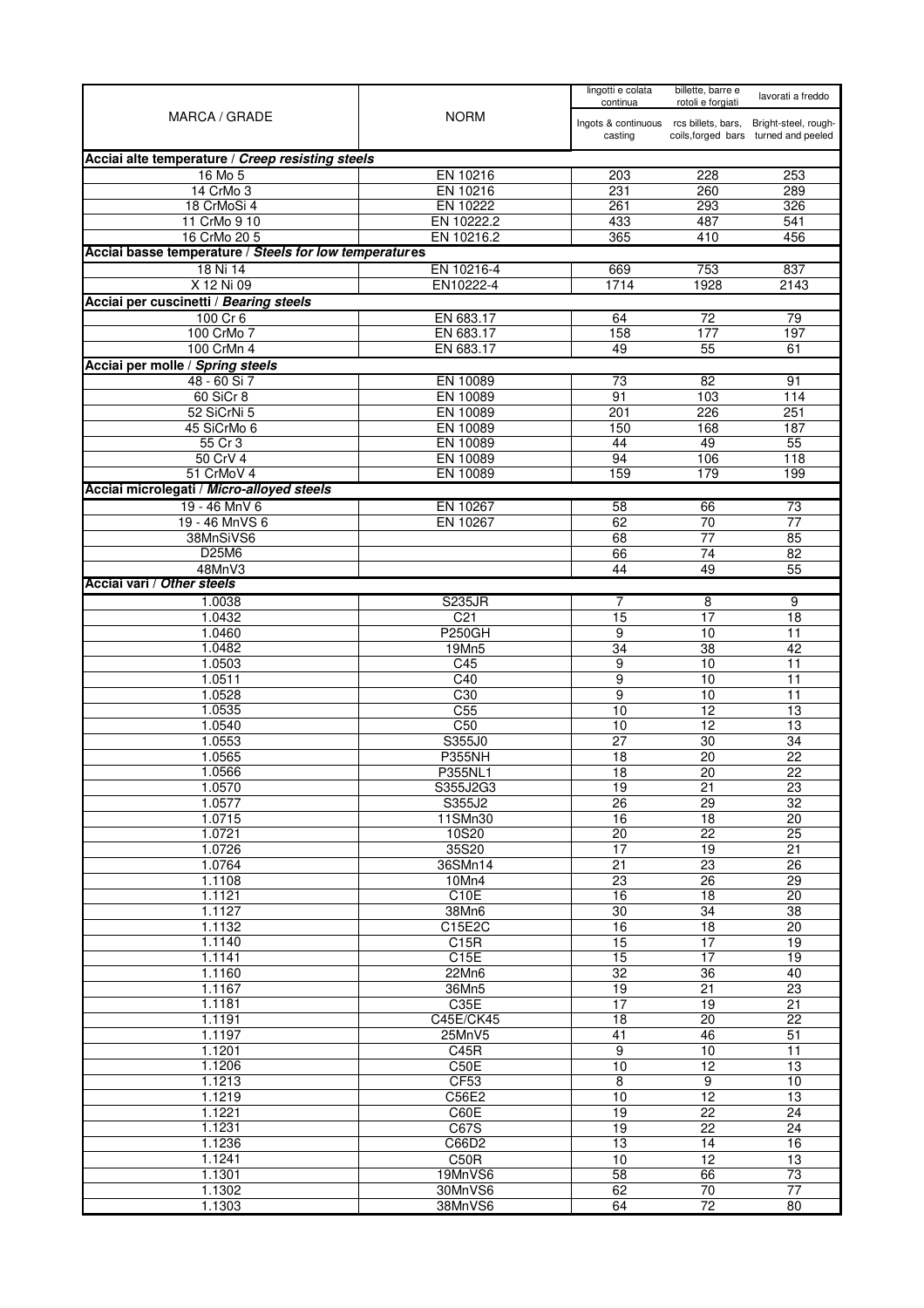|                  |                                 | lingotti e colata<br>continua          | billette, barre e<br>rotoli e forgiati | lavorati a freddo                    |
|------------------|---------------------------------|----------------------------------------|----------------------------------------|--------------------------------------|
| MARCA / GRADE    | <b>NORM</b>                     | Ingots & continuous rcs billets, bars, |                                        | Bright-steel, rough-                 |
|                  |                                 | casting                                |                                        | coils, forged bars turned and peeled |
| 1.1304           | 46MnVD6                         | 63                                     | 71                                     | 79                                   |
| 1.1305           | 46MnVS3                         | 59                                     | 67                                     | 74<br>52                             |
| 1.2007<br>1.2067 | 70Cr2<br>102Cr6                 | 41<br>64                               | 47<br>72                               | 79                                   |
| 1.2242           | 59CrV4                          | 79                                     | 89                                     | 99                                   |
| 1.2826           | 60MnSiCr4                       | 56                                     | 63                                     | 70                                   |
| 1.3505           | 100Cr6                          | 64                                     | $\overline{72}$                        | 79                                   |
| 1.3520           | 100CrMnSi6-4                    | 106                                    | 120                                    | 133                                  |
| 1.3531           | 16CrNiMo6                       | 456                                    | 513                                    | 570                                  |
| 1.3536           | 100CrMo7-3                      | 173                                    | 194                                    | 216                                  |
| 1.3537           | 100CrMo7                        | 143                                    | 160                                    | 178                                  |
| 1.3538           | 100CrMo7-4                      | 232                                    | 261                                    | 290                                  |
| 1.3539<br>1.4021 | 100CrMnMoSi8-4-6<br>X 20 Cr 13  | 281<br>463                             | 316<br>520                             | 351<br>578                           |
| 1.4901           | X10CrWMoVNb9-2                  | 1239                                   | 1306                                   | 1548                                 |
| 1.4903           | X10CrMoVNb9-1                   | 698                                    | 785                                    | 872                                  |
| 1.5066           | 30Mn5                           | 28                                     | $\overline{31}$                        | 35                                   |
| 1.5120           | 38MnSi4                         | 47                                     | 53                                     | 58                                   |
| 1.5216           | 17MnV6                          | 66                                     | 75                                     | $\overline{83}$                      |
| 1.5217           | 20MnV6                          | 65                                     | $\overline{73}$                        | $\overline{81}$                      |
| 1.5223           | 42MnV7                          | 56                                     | 63                                     | 70                                   |
| 1.5231           | 38MnSiVS5                       | 68                                     | 77                                     | 85                                   |
| 1.5232           | 27MnSiVS6                       | 70                                     | 78                                     | 87                                   |
| 1.5233           | 44MnSiVS6                       | 70                                     | 78                                     | 87                                   |
| 1.5243<br>1.5415 | $42MnSiV3-3$<br>16Mo3           | $\overline{70}$<br>118                 | $\overline{79}$<br>133                 | 87<br>148                            |
| 1.5423           | 16Mo5                           | 194                                    | 218                                    | 242                                  |
| 1.5523           | 19MnB4                          | 14                                     | 15                                     | 17                                   |
| 1.5526           | 30MNB4                          | $\overline{25}$                        | $\overline{28}$                        | $\overline{31}$                      |
| 1.5527           | 40MnB4                          | 34                                     | $\overline{38}$                        | 42                                   |
| 1.5532           | 38MnB5                          | $\overline{18}$                        | $\overline{20}$                        | 23                                   |
| 1.5662           | X 8 Ni 9                        | 1711                                   | 1925                                   | 2139                                 |
| 1.5708           | $\overline{12N}$ iCr3           | 148                                    | 166                                    | 184                                  |
| 1.5715           | 16NiCrS4                        | 234                                    | 264                                    | 293                                  |
| 1.5752<br>1.5810 | 15NiCr13                        | 660                                    | 742<br>338                             | 825<br>376                           |
| 1.5918           | 18 NiCr 5-4<br>17 CrNi 6-6      | 301<br>355                             | 399                                    | 443                                  |
| 1.6510           | 39 NiCrMo 3                     | 264                                    | 297                                    | 330                                  |
| 1.6511           | 36 CrNiMo 4                     | 318                                    | 358                                    | 398                                  |
| 1.6522           | 20 NiCrMo 2                     | 198                                    | 223                                    | 248                                  |
| 1.6523           | 20 NiCrMo 2-2                   | 207                                    | 233                                    | 259                                  |
| 1.6526           | 20NiCrMoS2-2                    | 201                                    | 226                                    | 251                                  |
| 1.6527<br>1.6541 | 20NiCrMo3<br>23 MnNiCrMo 52     | 246<br>222                             | 276<br>250                             | 307<br>278                           |
| 1.6562           | 40 NiCrMo 8-4                   | 511                                    | 575                                    | 639                                  |
| 1.6563           | 41 NiCrMo 7-3-2                 | 475                                    | 534                                    | 594                                  |
| 1.6566           | 17 NiCrMo 6-4                   | 374                                    | 420                                    | 467                                  |
| 1.6580           | 30 CrNiMo 8                     | 616                                    | 693                                    | 770                                  |
| 1.6582           | 34 CrNiMo 6                     | 418                                    | 471                                    | 523                                  |
| 1.6587           | 18 CrNiMo 7-6                   | 489                                    | 550                                    | 611                                  |
| 1.6657           | 14 NiCrMo 13-4                  | 794                                    | 893                                    | 992                                  |
| 1.6758           | 23 MnNiMoCr 5-4                 | 408                                    | 459                                    | 510                                  |
| 1.6782<br>1.6959 | 16NiCrMo12-6<br>35 NiCrMoV 12-5 | 738<br>844                             | 830<br>949                             | 922<br>1055                          |
| 1.7016           | 17Cr3                           | 48                                     | 54                                     | 59                                   |
| 1.7033           | 34Cr4                           | 54                                     | 61                                     | 68                                   |
| 1.7034           | 37Cr4                           | 54                                     | 61                                     | 68                                   |
| 1.7035           | 41Cr4                           | 54                                     | 61                                     | 68                                   |
| 1.7039           | 41CrS4                          | 54                                     | 61                                     | 68                                   |
| 1.7043           | 38Cr4                           | $\overline{54}$                        | 61                                     | 68                                   |
| 1.7076           | 32CrB4                          | 45                                     | $\overline{51}$                        | $\overline{57}$                      |
| 1.7077<br>1.7117 | 36CrB4<br>52SiCrNi5             | 48<br>201                              | 54<br>226                              | 60<br>251                            |
| 1.7131           | 16 MnCr 5                       | 57                                     | 65                                     | 72                                   |
| 1.7137           | 60 MnCrB 3                      | 47                                     | 53                                     | 59                                   |
| 1.7139           | 16 MnCrS 5                      | 57                                     | 65                                     | $\overline{72}$                      |
| 1.7147           | 20 MnCr 5                       | 66                                     | 74                                     | 82                                   |
| 1.7148           | 30MnCrB4-2                      | 66                                     | 74                                     | $\overline{82}$                      |
| 1.7149           | 20 MnCrS 5                      | 66                                     | 74                                     | 82                                   |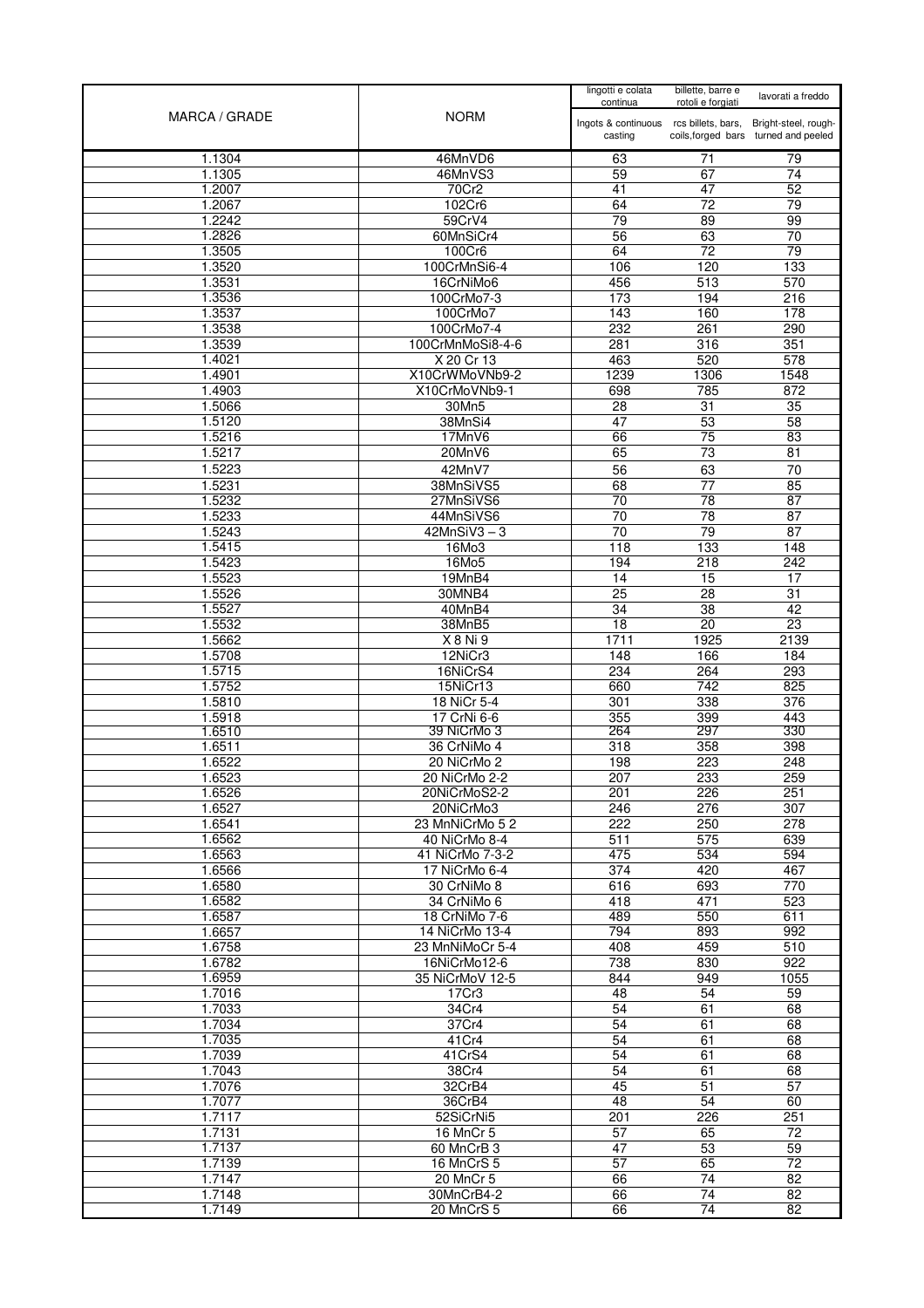| MARCA / GRADE           | <b>NORM</b>              | lingotti e colata<br>continua          | billette, barre e<br>rotoli e forgiati | lavorati a freddo                    |
|-------------------------|--------------------------|----------------------------------------|----------------------------------------|--------------------------------------|
|                         |                          | Ingots & continuous rcs billets, bars, |                                        | Bright-steel, rough-                 |
|                         |                          | casting                                |                                        | coils, forged bars turned and peeled |
| 1.7160<br>1.7168        | 16 MnCrB 5<br>18 MnCrB 5 | 48<br>60                               | 53<br>67                               | 59<br>75                             |
| 1.7176                  | 55Cr3                    | 54                                     | 61                                     | 68                                   |
| 1.7177                  | 60Cr3                    | $\overline{37}$                        | 41                                     | 46                                   |
| 1.7182                  | 27 MnCrB 5 2             | 32                                     | 36                                     | 40                                   |
| 1.7185                  | 33 MnCrB 5 2             | 34                                     | 38                                     | 42                                   |
| 1.7213                  | 25 CrMoS 4               | 121                                    | 136                                    | 151                                  |
| 1.7216                  | 30 CrMo 4                | 123                                    | 139                                    | 154                                  |
| 1.7218<br>1.7220        | 25CrMo4<br>34 CrMo 4     | 132<br>132                             | 148<br>148                             | 164<br>164                           |
| 1.7223                  | 41 CrMo 4                | 132                                    | 148                                    | 164                                  |
| 1.7225                  | 42CrMo4                  | 132                                    | 148                                    | 164                                  |
| 1.7226                  | 34 CrMoS 4               | 132                                    | 148                                    | 164                                  |
| 1.7227                  | 42 CrMoS 4               | 132                                    | 148                                    | 164                                  |
| 1.7228                  | 50 CrMo 4                | 132                                    | 148                                    | 164                                  |
| 1.7243<br>1.7311        | 18 CrMo 4<br>20CrMo2     | 121<br>156                             | 137<br>176                             | 152<br>195                           |
| 1.7319                  | 20 MoCrS 3               | 163                                    | 183                                    | 204                                  |
| 1.7321                  | 20 MoCr 4                | 186                                    | 209                                    | 232                                  |
| 1.7323                  | 20 MoCrS 4               | 186                                    | 209                                    | 232                                  |
| 1.7325                  | 25 MoCr 4                | 188                                    | 212                                    | 235                                  |
| 1.7326                  | 25 MoCrS 4               | 188                                    | 212                                    | 235                                  |
| 1.7335                  | 13 CrMo 4-5              | 196                                    | 221                                    | 245                                  |
| 1.7337<br>1.7362        | 16 CrMo 4-4<br>X12CrMo5  | 204<br>357                             | 230<br>402                             | 255<br>446                           |
| 1.7380                  | 10 CrMo 9 10             | 427                                    | 481                                    | 534                                  |
| 1.7383                  | 11 CrMo 9-10             | 428                                    | 482                                    | 535                                  |
| 1.7386                  | X 12 CrMo 9 1            | 680                                    | 765                                    | 850                                  |
| 1.7701                  | 52CrMoV4                 | 159                                    | 179                                    | 199                                  |
| 1.7765                  | 32CrMoV12-10             | 516                                    | 580                                    | 645                                  |
| 1.8062                  | 46SiCrMo6                | 159                                    | 179                                    | 199<br>121                           |
| 1.8159<br>1.8161        | 51CrV4<br>58 CrV 4       | 97<br>91                               | 109<br>102                             | 114                                  |
| 1.8201                  | 7CrWVMoNb9-6             | 196                                    | 221                                    | $\overline{245}$                     |
| 1.8515                  | 31 CrMo 12               | 243                                    | 274                                    | 304                                  |
| 1.8519                  | 31 CrMoV 9               | 200                                    | 225                                    | 251                                  |
| 1.8550                  | 34 CrAINi 7-10           | 340                                    | 382                                    | 424                                  |
| 1.8871<br>1.8901        | <b>P460QH</b><br>S 460 N | 44<br>233                              | 49<br>262                              | 55<br>292                            |
| 1.8905                  | P 460 N                  | 157                                    | 177                                    | 196                                  |
| 1.8907                  | <b>StE 500</b>           | 191                                    | 215                                    | 239                                  |
| 1.8915                  | <b>P460NL1</b>           | 164                                    | 184                                    | 205                                  |
| 1.8928                  | S690QL                   | 374                                    | 420                                    | 467                                  |
| 92145                   |                          | 68<br>65                               | 76<br>74                               | 85<br>82                             |
| 92216<br>92421          |                          | 200                                    | $\overline{225}$                       | 250                                  |
| 92520                   |                          | 374                                    | 420                                    | 467                                  |
| 92523                   |                          | 308                                    | 346                                    | 385                                  |
| 0078 A                  |                          | 198                                    | 223                                    | 247                                  |
| 1 E 1286                |                          | 75                                     | 85                                     | 94                                   |
| 1.1301-1.1302 mod       |                          | 57                                     | 64                                     | 71                                   |
| 107-38MnV5<br>108-C40Mn |                          | 52<br>$\overline{38}$                  | 58<br>43                               | 65<br>48                             |
| 113-35CrB5              |                          | 54                                     | 61                                     | 67                                   |
| 123-35MnCrB5            |                          | 50                                     | 56                                     | 63                                   |
| 15CrNi6                 |                          | 353                                    | 397                                    | 441                                  |
| 18NCD4 RENAULT (C9)     |                          | 261                                    | 293                                    | 326                                  |
| 18M                     |                          | 69                                     | 77                                     | 86                                   |
| 1DRB                    |                          | 80                                     | 90                                     | 100                                  |
| 1E0028<br>1E0359        |                          | $\overline{22}$<br>17                  | 25<br>19                               | $\overline{28}$<br>21                |
| 1E0042                  |                          | 19                                     | 22                                     | 24                                   |
| 1E0361A/B/C/D           |                          | 19                                     | 21                                     | 23                                   |
| 1E0447                  |                          | 53                                     | 59                                     | 66                                   |
| 1E0490                  |                          | 148                                    | 167                                    | 186                                  |
| 1E0509                  |                          | 120                                    | 135                                    | 150                                  |
| 1E0621                  |                          | 24                                     | $\overline{27}$                        | 30                                   |
| 1E0669<br>1E0670        |                          | $\overline{22}$<br>26                  | 25<br>30                               | $\overline{28}$<br>33                |
|                         |                          |                                        |                                        |                                      |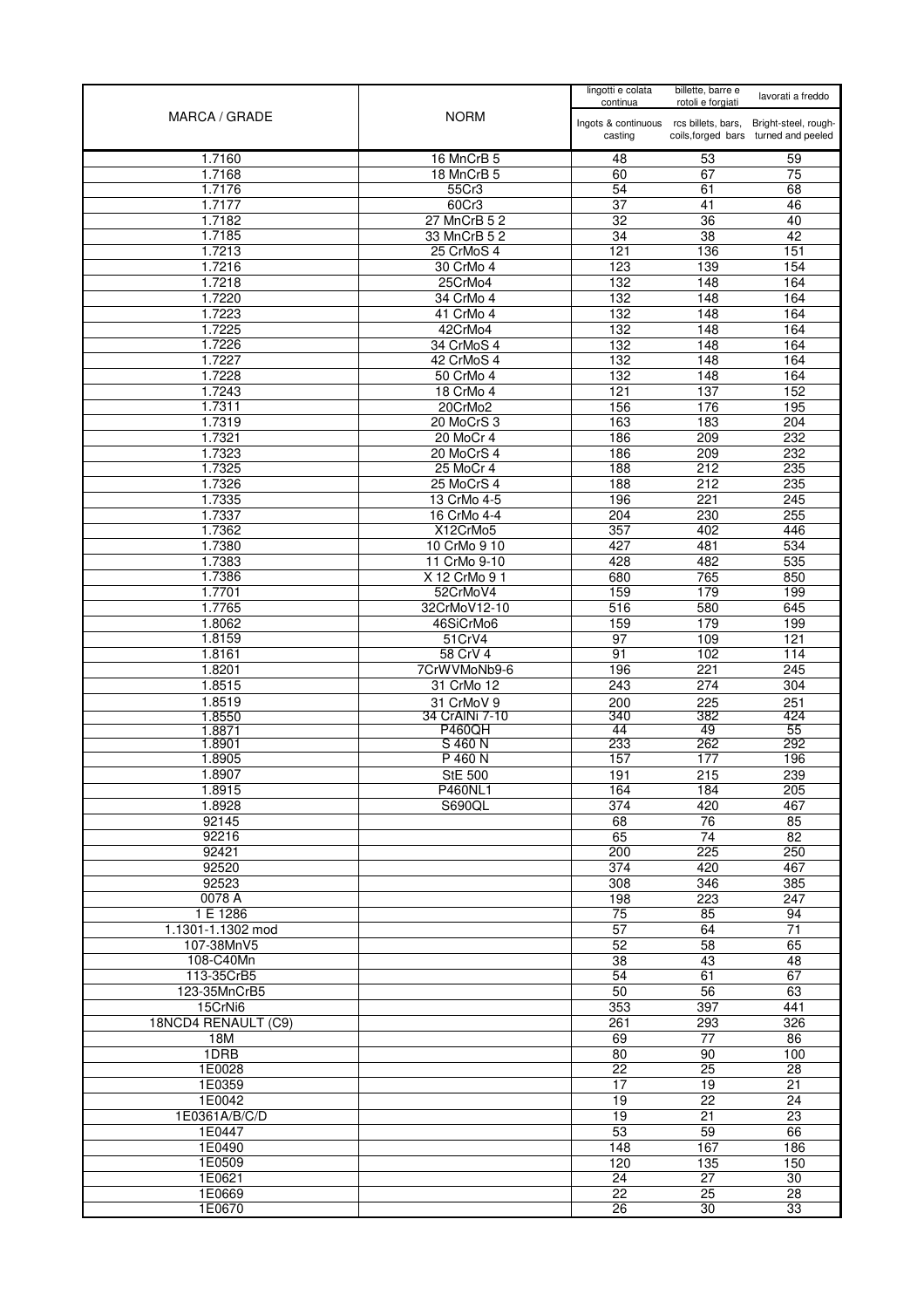| MARCA / GRADE           | <b>NORM</b> | lingotti e colata<br>continua                                          | billette, barre e<br>rotoli e forgiati | lavorati a freddo                    |
|-------------------------|-------------|------------------------------------------------------------------------|----------------------------------------|--------------------------------------|
|                         |             | Ingots & continuous rcs billets, bars, Bright-steel, rough-<br>casting |                                        | coils, forged bars turned and peeled |
| 1E0686                  |             | 27                                                                     | 30                                     | 33                                   |
| 1E0769                  |             | 29                                                                     | 32                                     | 36                                   |
| 1E0778                  |             | 132                                                                    | 149                                    | 166                                  |
| 1E0873                  |             | 94                                                                     | 105                                    | 117                                  |
| 1E0951                  |             | 93                                                                     | 104                                    | 116                                  |
| 1E0996                  |             | 30                                                                     | 34                                     | $\overline{37}$                      |
| 1E0997                  |             | 99                                                                     | 112                                    | 124                                  |
| 1E1013<br>1E1054        |             | 71<br>156                                                              | 80<br>175                              | 89<br>194                            |
| 1E1058                  |             | 136                                                                    | 154                                    | $\frac{1}{171}$                      |
| 1E1120                  |             | 94                                                                     | 105                                    | 117                                  |
| 1E1201                  |             | 41                                                                     | 46                                     | 51                                   |
| 1E1239A                 |             | 46                                                                     | 52                                     | 57                                   |
| 1E1239C                 |             | 42                                                                     | 47                                     | 52                                   |
| 1E1239D                 |             | 40                                                                     | 45                                     | 50                                   |
| 1E1239F<br>1E1239G      |             | $\overline{29}$<br>26                                                  | 33<br>$\overline{29}$                  | $\overline{36}$<br>33                |
| 1E1239L                 |             | 128                                                                    | 144                                    | 160                                  |
| 1E1239O                 |             | 68                                                                     | $\overline{77}$                        | 85                                   |
| 1E1286 - 1E1286B        |             | 75                                                                     | 85                                     | 94                                   |
| 1E1287                  |             | 29                                                                     | 33                                     | 37                                   |
| 1E1482                  |             | $\overline{32}$                                                        | $\overline{36}$                        | 40                                   |
| 1E1497                  |             | 53                                                                     | 60                                     | 66                                   |
| 1E1632<br>1E1671        |             | 41<br>101                                                              | 46<br>114                              | 51<br>126                            |
| 1E1848                  |             | 120                                                                    | 135                                    | 150                                  |
| 1E1887                  |             | 22                                                                     | $\overline{25}$                        | 28                                   |
| 1E1901                  |             | 65                                                                     | 73                                     | $\overline{81}$                      |
| 1E1962                  |             | 65                                                                     | $\overline{73}$                        | $\overline{81}$                      |
| 1E2757                  |             | 428                                                                    | 481                                    | 535                                  |
| 1E2757 > 230            |             | 705                                                                    | 793                                    | 881                                  |
| 1E4146<br>1E4283        |             | 177<br>19                                                              | 199<br>21                              | 221<br>23                            |
| 1E4336                  |             | 428                                                                    | 481                                    | 535                                  |
| 1E4808                  |             | 43                                                                     | 49                                     | 54                                   |
| $S355+V$                |             | 37                                                                     | 42                                     | 46                                   |
| 1E1727                  |             | 188                                                                    | 211                                    | 235                                  |
| 1E1371                  |             | 244                                                                    | 274                                    | 305                                  |
| 1E1158<br>1E4787        |             | 18<br>475                                                              | 21<br>535                              | 23<br>594                            |
| 16NiCrMo12              |             | 737                                                                    | 829                                    | 921                                  |
| 20MNCR5F                |             | 135                                                                    | 151                                    | 168                                  |
| 20NiCr6                 |             | 312                                                                    | 351                                    | 390                                  |
| 21CrMoV5.11             |             | 475                                                                    | 534                                    | 593                                  |
| 22MnV6                  |             | 104                                                                    | 116                                    | 129                                  |
| 23CrMoB3<br>23MCD5      |             | 152                                                                    | 171                                    | 190                                  |
| 23MnNiCrMo5.2           |             | 139<br>241                                                             | 157<br>271                             | 174<br>301                           |
| 25CRNIMO2               |             | 290                                                                    | 326                                    | 362                                  |
| 28 CDV5.08              |             | 416                                                                    | 468                                    | 520                                  |
| 30 Cr Si Mo V 663       |             | 234                                                                    | 263                                    | 292                                  |
| 30CRMOV10F              |             | 309                                                                    | $\overline{347}$                       | 386                                  |
| 30NiCrMoV7              |             | 515                                                                    | 580                                    | 644                                  |
| 33MB<br>33MNCRMOB5      |             | 26<br>91                                                               | $\overline{29}$<br>103                 | 33<br>114                            |
| 35MB4-2                 |             | 31                                                                     | 35                                     | 39                                   |
| 35MNB5                  |             | 47                                                                     | 53                                     | 58                                   |
| 37MNCRMOB5              |             | 79                                                                     | 89                                     | 99                                   |
| 39MNCRB6                |             | 46                                                                     | 52                                     | 58                                   |
| 368.6                   |             | 172                                                                    | 194                                    | 215                                  |
| 40-45CrMo4+Ni           |             | 217                                                                    | 244                                    | 271                                  |
| 4130M<br>41 CrS4 Mod 27 |             | 160<br>86                                                              | 180<br>97                              | 200<br>108                           |
| 42CrMo4 JMBK            |             | 165                                                                    | 186                                    | 206                                  |
| 42CRMO4 MOD.            |             | 236                                                                    | 265                                    | 295                                  |
| 42CrMo4 PBK             |             | 139                                                                    | 157                                    | 174                                  |
| 42CrMo4+Ni+V            |             | 229                                                                    | 257                                    | 286                                  |
| 4330                    |             | 567                                                                    | 638                                    | 709                                  |
| 4330V                   |             | 710                                                                    | 798                                    | 887                                  |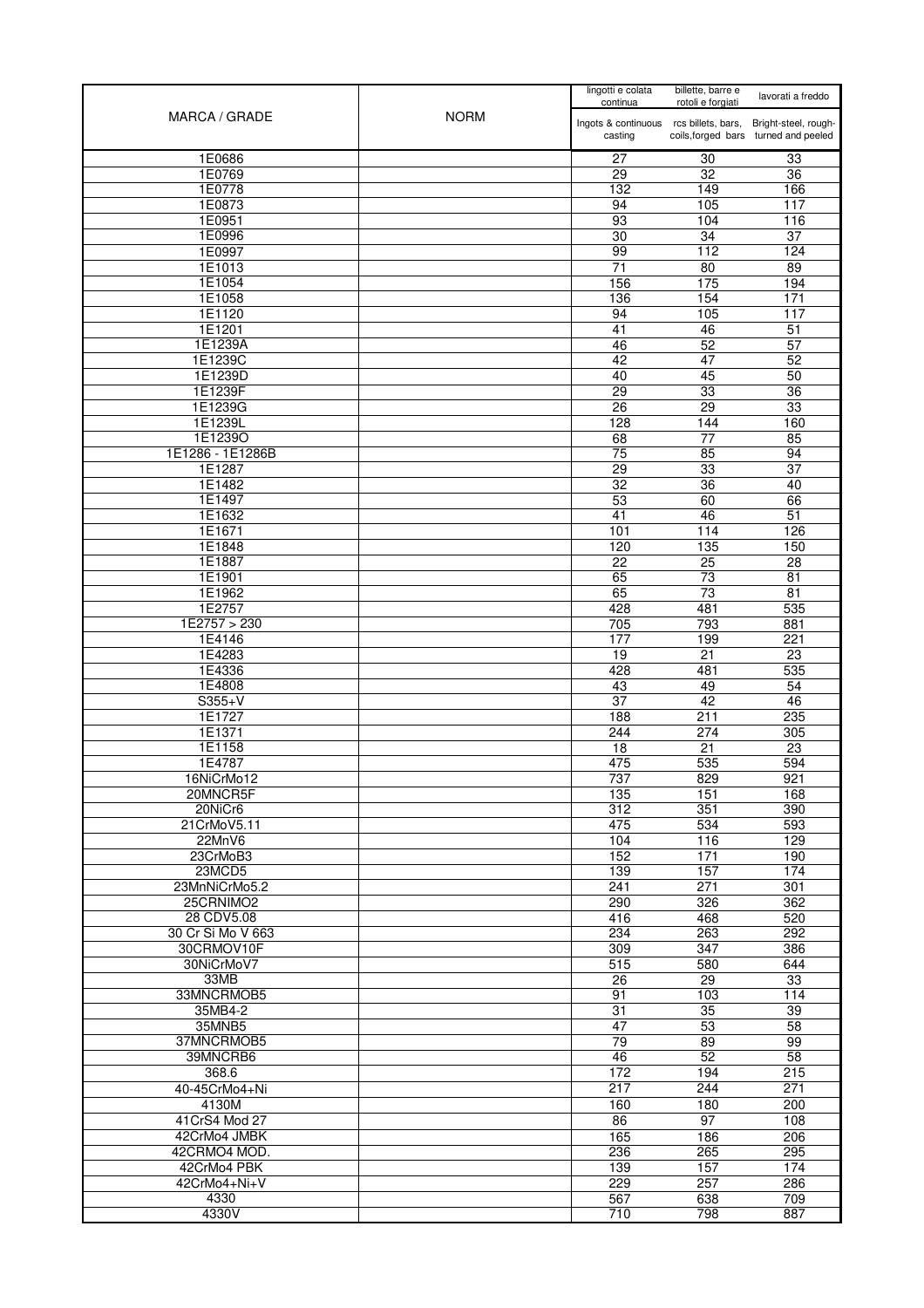| MARCA / GRADE                   | <b>NORM</b> | lingotti e colata<br>continua          | billette, barre e<br>rotoli e forgiati | lavorati a freddo                    |
|---------------------------------|-------------|----------------------------------------|----------------------------------------|--------------------------------------|
|                                 |             | Ingots & continuous rcs billets, bars, |                                        | Bright-steel, rough-                 |
|                                 |             | casting                                |                                        | coils, forged bars turned and peeled |
| 43crnimo4.6                     |             | 408                                    | 459                                    | 510                                  |
| 4M                              |             | 88                                     | 99                                     | 110                                  |
| 47TS2                           |             | 36                                     | 40                                     | 45                                   |
| 50NICR13                        |             | 660                                    | 742                                    | 825                                  |
| 56NiCrMoV7<br>605M36            |             | 563                                    | 633                                    | 704                                  |
| 8630/vgs                        |             | 114<br>$\overline{371}$                | 128<br>417                             | 142<br>463                           |
| 86B45H                          |             | 189                                    | 213                                    | 236                                  |
| 86CrMoV7                        |             | 168                                    | 188                                    | 209                                  |
| 92523 Crown Wheel               |             | 308                                    | 346                                    | 385                                  |
| 92523 Pinion                    |             | 306                                    | 344                                    | 382                                  |
| 9310 H                          |             | 706                                    | 795                                    | 883                                  |
| A 1041 F                        |             | 30                                     | $\overline{34}$                        | $\overline{37}$                      |
| A182 F1                         |             | 202                                    | 228                                    | 253                                  |
| A182 F22 MOD.                   |             | 425                                    | 479                                    | 532                                  |
| A193 B16                        | <b>ASTM</b> | 294                                    | 330                                    | 367                                  |
| A193 B7                         |             | 132                                    | 148                                    | 164                                  |
| A320 L7<br>A694 F65             |             | 192<br>44                              | 216<br>49                              | 240<br>$\overline{55}$               |
| AISI 4140 MOD.80/110KSI         |             | 141                                    | 158                                    | 176                                  |
| AISI 4145 MOD. 125KSI           |             | 191                                    | 215                                    | 239                                  |
| Aisi 4130 MOD. R                |             | 188                                    | 212                                    | 235                                  |
| Aisi 4718                       |             | 340                                    | 382                                    | 425                                  |
| <b>Aisi 4815</b>                |             | 767                                    | 863                                    | 959                                  |
| Aisi 8630 MOD                   |             | 357                                    | 401                                    | 446                                  |
| AISI 8720                       |             | 216                                    | 243                                    | 270                                  |
| <b>AISI410</b>                  |             | 476                                    | 535                                    | 595                                  |
| <b>AMS 6418</b>                 |             | 563                                    | 633                                    | 704                                  |
| B222-5                          |             | 109                                    | 122                                    | 136                                  |
| B222-6(4122 MOD)                |             | 97                                     | 109                                    | 121                                  |
| B222-7                          |             | 99                                     | 112                                    | 124                                  |
| B222-8<br><b>B30</b>            |             | 195<br>35                              | 220<br>40                              | 244<br>44                            |
| B46-1                           |             | 381                                    | 429                                    | 476                                  |
| B63-1                           |             | 262                                    | 295                                    | 328                                  |
| B63-2 (V2525-60)                |             | 253                                    | 284                                    | 316                                  |
| <b>B79</b>                      |             | 246                                    | 277                                    | 308                                  |
| $C50+MO$                        |             | 31                                     | 34                                     | 38                                   |
| D60SiMn5/A1                     |             | 70                                     | 79                                     | 87                                   |
| F <sub>11</sub>                 |             | 212                                    | 239                                    | 266                                  |
| F22                             |             | 415                                    | 467                                    | 518                                  |
| F22 MOD                         |             | 498                                    | 560                                    | 622                                  |
| Grade 50R                       |             | 210                                    | 236                                    | 262                                  |
| <b>HMS 60</b><br><b>ITM 129</b> |             | 373<br>40                              | 420<br>45                              | 466<br>50                            |
| <b>JDM 4320</b>                 |             | 452                                    | 508                                    | 564                                  |
| MTS 238 / SAE 1141/I            |             | 32                                     | 36                                     | 40                                   |
| <b>P420 QH</b>                  |             | 194                                    | 218                                    | 242                                  |
| <b>PS30 SAE 4715</b>            |             | 358                                    | 403                                    | 795                                  |
| <b>PS55</b>                     |             | 636                                    | 715                                    |                                      |
| <b>PS65</b>                     |             | 51                                     | 57                                     | 63                                   |
| <b>RES 10460</b>                |             | 45                                     | 50                                     | $\overline{56}$                      |
| RES166380                       |             | 99                                     | 111                                    | 123                                  |
| S1060                           |             | 566                                    | 636                                    | 707                                  |
| <b>S460NL</b><br>SA 508 Gr. 3   |             | 121<br>320                             | 136<br>360                             | 151<br>400                           |
| SA 765 Gr. 4                    |             | 72                                     | 81                                     | 90                                   |
| SAE 1017 MOD                    |             | 28                                     | $\overline{32}$                        | $\overline{35}$                      |
| <b>SAE 4130 MOD</b>             |             | 207                                    | 233                                    | 258                                  |
| <b>SAE 4320 JDM</b>             |             | 468                                    | 527                                    | 586                                  |
| <b>SAE 4820</b>                 |             | $\overline{773}$                       | 870                                    | 967                                  |
| <b>SAE 8620</b>                 |             | 208                                    | 234                                    | 260                                  |
| <b>SAE 8627H</b>                |             | 200                                    | 225                                    | 250                                  |
| <b>SAE 8822H</b>                |             | 239                                    | 269                                    | 299                                  |
| <b>STE460</b>                   |             | 115                                    | 129                                    | 143                                  |
| <b>STE 690</b>                  |             | 371                                    | 417                                    | 463                                  |
| <b>STE 690V</b>                 |             | 308                                    | 347                                    | 385                                  |